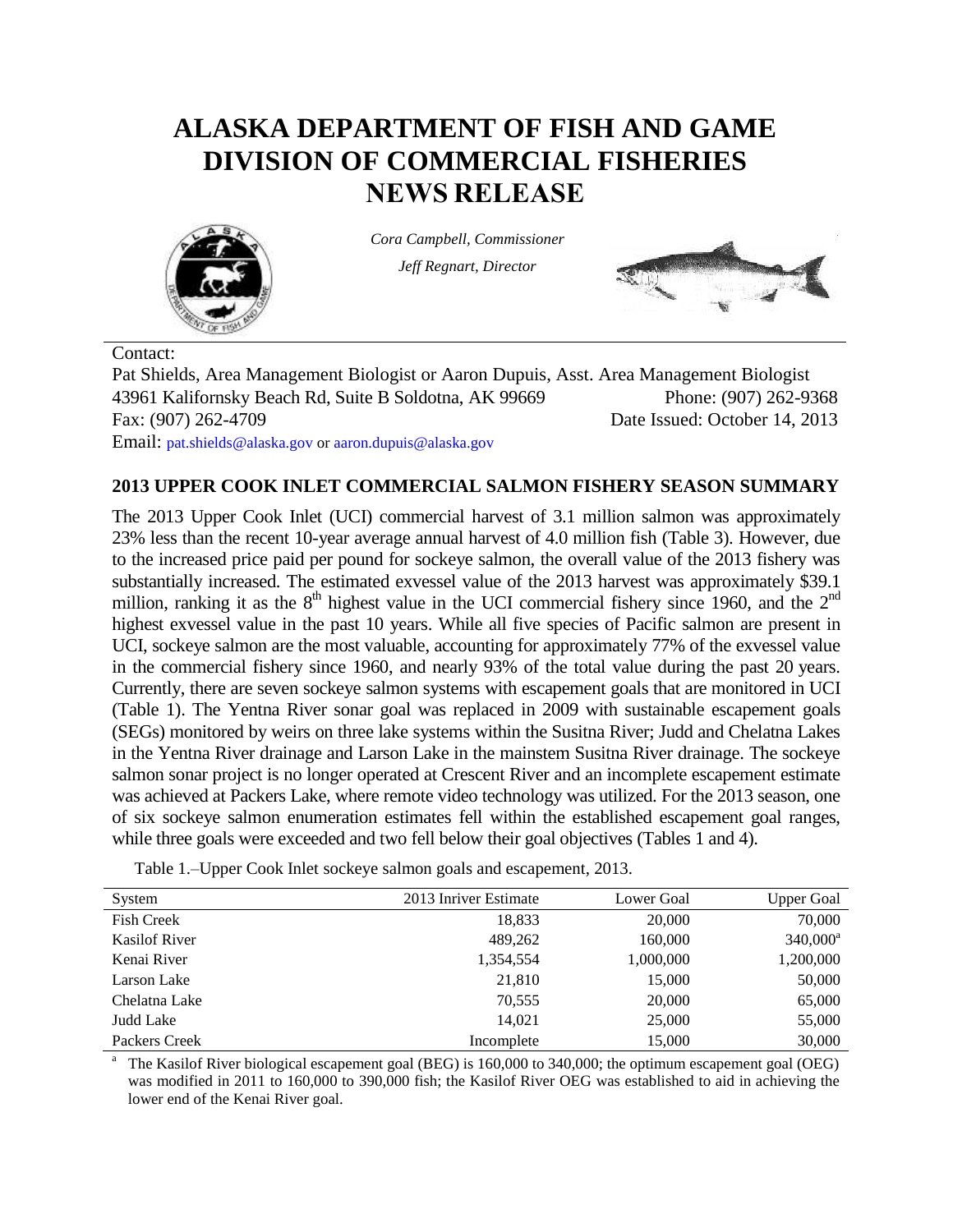#### **SOCKEYE SALMON**

#### *2013 Run Summary*

The total sockeye salmon run to UCI in 2013 was estimated to be 5.8 million fish, which was 14% less than forecast (Table 2). The Anchor Point offshore test fishery missed numerous days of fishing due to weather, therefore, the timing of this year's sockeye salmon run was unable to be estimated. That said, more than 62% of the Kenai River sockeye salmon passage occurred during the July 15–20 time frame, as well as 54% of the total UCI sockeye salmon harvest, making this one of the most compressed, if not the most compressed runs in UCI history. Sockeye salmon runs to the Kasilof and Susitna rivers were better than forecast, while runs to the Crescent and Kenai rivers, Fish Creek, and minor systems all returned at less than forecast. The UCI commercial harvest of 2.6 million sockeye salmon was approximately 33% less than the 2013 preseason forecast harvest estimate of 3.9 million fish. This harvest was also approximately 23% less than the 2003–2012 average annual harvest of 3.4 million fish.

Sockeye salmon prices varied during the season, but based on an estimated average price of \$2.25 per pound, the total exvessel value from the 2013 UCI sockeye salmon harvest was approximately \$37.1 million, which was 95% of the total UCI exvessel value.

| System                | Forecast  | Actual    | Difference |
|-----------------------|-----------|-----------|------------|
| <b>Crescent River</b> | 110,000   | 103,000   | $-6\%$     |
| <b>Fish Creek</b>     | 61,000    | 25,000    | $-59\%$    |
| <b>Kasilof River</b>  | 903,000   | 1,298,000 | 44%        |
| Kenai River           | 4,374,000 | 3,264,000 | $-25%$     |
| Susitna River         | 363,000   | 488,000   | 34%        |
| Minor Systems         | 872,000   | 592,000   | $-32\%$    |
| <b>Overall Total</b>  | 6,682,000 | 5,769,000 | $-14%$     |

Table 2.–UCI sockeye salmon forecast versus actual run by river system in 2013.

# *Upper Subdistrict Set Gillnet and Central District Drift Gillnet*

The 2013 UCI preseason forecast projected a total run of 6.7 million sockeye salmon (Table 2), with a harvest estimate (sport, personal use and commercial) of 4.9 million fish. Approximately 3.9 million sockeye salmon were predicted to be harvested commercially. The total run to the Kenai River, generally the largest producer in UCI, was forecasted to be 4.4 million sockeye salmon. For Kenai River runs of 2.3–4.6 million fish, the inriver sonar goal range is 1.0–1.2 million sockeye salmon. In the Upper Subdistrict set gillnet fishery, two regularly scheduled 12-hour fishing periods per week, plus up to 51 hours of additional fishing time, are allowed for this run size under the abundance based escapement goals for the Kenai River.

During the previous season (2012), the Upper Subdistrict set gillnet fishery was prosecuted under a very restrictive fishing schedule due to concerns about Kenai River late-run king salmon. After the 2012 season, the Alaska Board of Fisheries (board) formed a task force comprised of sport, commercial, and personal use fishermen to examine the existing management plans to see if they could be modified in a way that might prevent the highly restrictive actions that occurred in 2012 from reoccurring in 2013. The specific objective of the task force was to identify and discuss alternative management strategies that would allow set gillnetting for sockeye salmon in the Upper Subdistrict, while providing inriver users an opportunity to harvest Kenai River king salmon during times when the department projected the abundance of late-run king salmon to be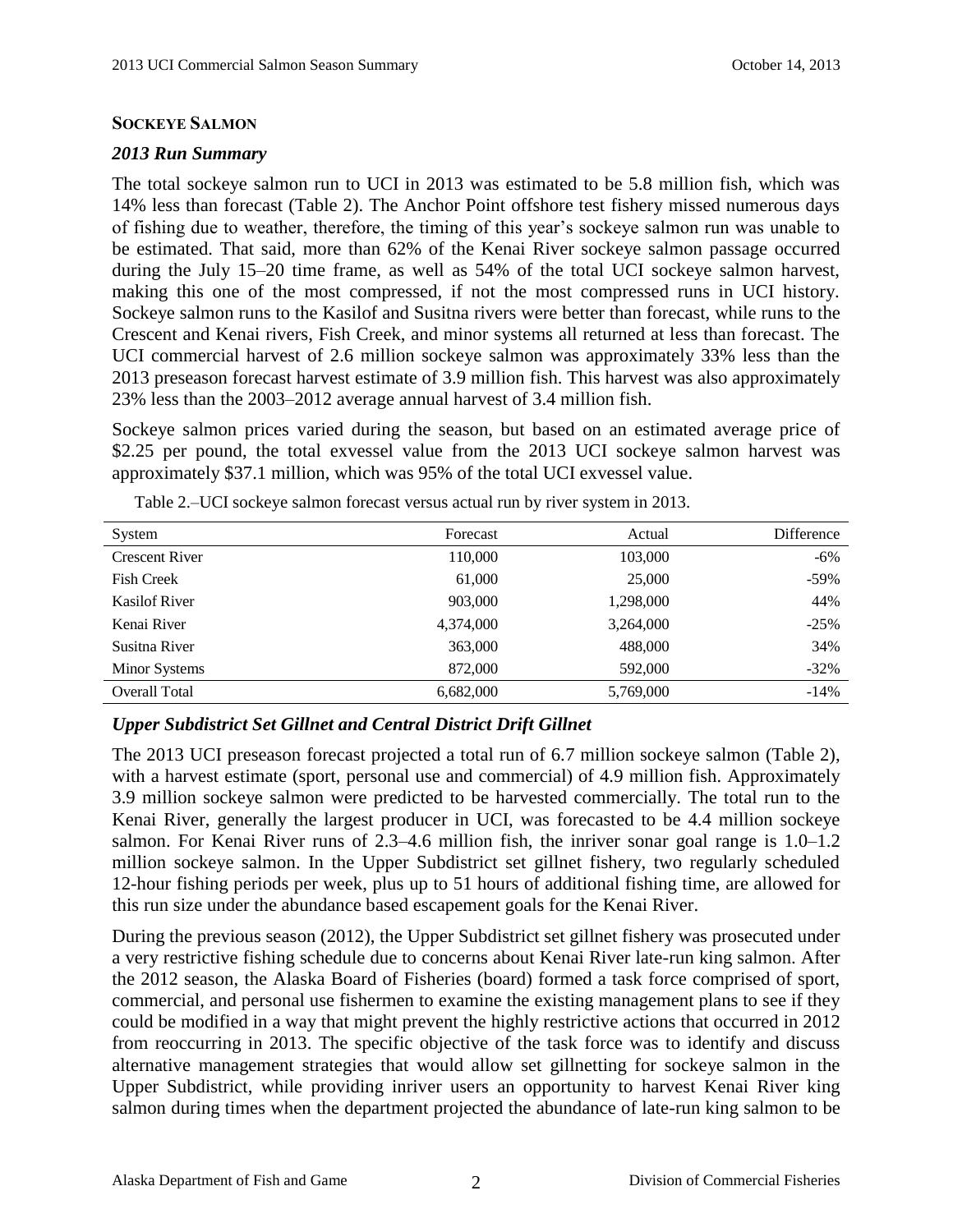low. The task force was charged with delivering a set of recommendations to the board at the 2013 statewide finfish meeting. After numerous task force meetings and a full board deliberation of the issues at the statewide meeting, the only change made to the management plans was to adopt the department's new late-run interim king salmon escapement goal (see king salmon section below).

From the onset of the 2013 season, a strategy was implemented in the Upper Subdistrict set gillnet where fishing time was structured to maximize sockeye salmon harvest, while limiting king salmon catches until such time that an accurate inseason assessment could be made of the 2013 king salmon run. This strategy included opening the set gillnet fishery during regular Monday and Thursday fishing periods, but limiting additional fishing to times when sockeye salmon were abundant on the east side beaches.

In the Kasilof River, the sockeye salmon run started out very strong, with a June 30 cumulative passage estimate of 150,000 fish, which was the largest passage ever measured through that date. Unfortunately, the Kenai River early-run of kings was very weak, resulting in the inriver fishery being closed. Therefore, even though the Kasilof River 50,000 fish trigger that allowed for an early setnet opening was achieved on June 22, the Kasilof Section set gillnet fishery was not opened until Thursday, June 27. During the management week of June 30–July 6, the Kasilof Section set gillnet fishery was opened on four different days; two regular 12-hour fishing periods and two additional 8-hour extra periods. Sockeye salmon escapement in the Kasilof River continued to be very strong, reaching 177,000 fish by July 6. Again, this was the largest escapement ever measured through that date. The entire Upper Subdistrict set gillnet fishery opened on Monday, July 8. For the management week of July7–13, both regular 12-hour fishing periods were allowed, as well as one 8-hour opening in the Kasilof Section one-half mile fishery. Approximately 800 king salmon were harvested during these three fishing periods, while more than 120,000 sockeye salmon were harvested. The July 10 one-half mile fishery in the Kasilof Section produced a harvest of more than 50,000 sockeye salmon and only 100 king salmon.

The new Kalgin Island offshore test fishery produced very large sockeye salmon indices on July 14–15 of 632 and 807, respectively. This turned out to be a very accurate indicator that a large number of sockeye salmon had moved into the northern half of the Central District. These fish pushed hard to the east side beaches beginning on Monday, July 15. Both the drift gillnet and Upper Subdistrict set gillnet fisheries had very strong catches on that day, with the drift fishery taking approximately 438,000 fish and the setnet fishery capturing more than 341,000 fish. For the setnet fishery, this was the  $7<sup>th</sup>$  largest single day sockeye salmon harvest in the history of the fishery. For drifters, their total harvest for the season had now reached nearly one million sockeye salmon. Although commercial catches were robust, a significant number of sockeye salmon were able to escape all the various fisheries (drift gillnet, set gillnet, personal use, and sport) and be enumerated by sonar in the Kenai and Kasilof rivers. For example, from July 15-20, nearly 845,000 sockeye salmon were estimated to have moved past the Kenai River sonar site, bringing the estimated cumulative passage through July 20 to approximately 995,000 fish. In the Kasilof River, the estimated sockeye salmon cumulative passage had now reached 419,000 fish. Conversely, like the early run of Kenai River king salmon, the late-run appeared to be weak, with passage estimates of only 7,700 fish through July 20. Because of this unbalance in sockeye and king salmon passage, the following commercial fishing strategy was used in order to slow the rate of sockeye salmon passage to both the Kenai and Kasilof rivers, while affording as much protection as possible to Kenai River late-run king salmon. First, beginning on Wednesday,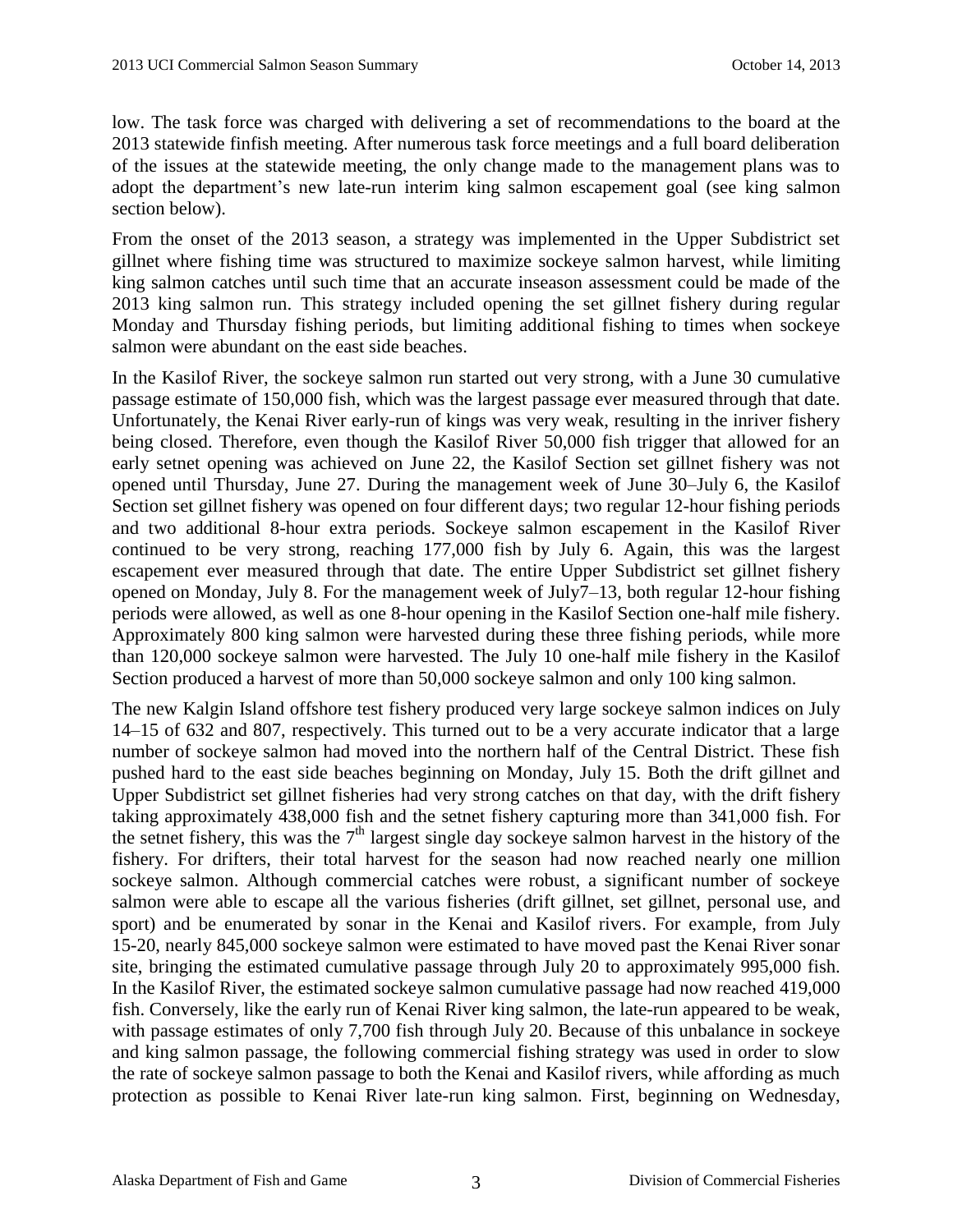July 17, the Kasilof River Special Harvest Area (KRSHA) was used extensively. From July 17-August 2, the KRSHA was opened for part or all of 14 days. Approximately 63,000 sockeye salmon and 328 king salmon were harvested in this area during this time period. Additionally, from July 15–31, the drift gillnet fleet was opened all but two days, with most of that fishing time occurring in the Expanded Kenai and Expanded Kasilof Sections (expanded corridor). Use of the drift fleet during their regular Monday and Thursday fishing periods, however, was limited to Drift Area 1, in order to reduce the harvest of northern bound coho salmon (see coho section below).

King salmon passage in the Kenai River continued to lag through July 24 and on July 25 the Kenai River sport fishery was restricted to catch and release fishing, and then closed entirely on July 28. The *Kenai River Late-Run King Salmon Management Plan* directs the department to close the commercial set gillnet fishery if the inriver sport fishery is closed. The July 25 regularly scheduled fishing period for set gillnets in the Upper Subdistrict was closed in response to the sport fishing catch and release restriction and then closed until further notice after the Kenai River sport fishery was completely closed on July 28. The Upper Subdistrict set gillnet fishery did not reopen after the July 25 closure, which meant the last time this fishery was open in 2013 was July 23.

Because the 2013 Upper Subdistrict set gillnet fishery was prosecuted under a fairly restrictive fishing schedule, the Central District drift gillnet fleet was again relied upon as the primary harvester of Kenai and Kasilof River sockeye salmon. During the month of July, the drift fleet was fished a total of 20 days as follows: one day in the Kasilof Section; 12 days in the expanded corridor; five days in Drift Area 1; and three days in all of the Central District. However, due to concerns for northern bound coho salmon, all six regularly scheduled fishing periods that occurred from July 11–29 were limited to Drift Area 1 or a combination of Drift Area 1 and the regular or expanded corridor. For the 2013 season, approximately 1.65 million sockeye salmon were harvested by the drift fleet, while Upper Subdistrict setnetters harvested approximately 900,000 fish. All remaining setnetters caught approximately 92,000 sockeye salmon.

# *Western Subdistrict*

The Western Subdistrict set gillnet fishery opened for regular periods by regulation on Monday, June 17. This fishery primarily targets sockeye salmon returning to the Crescent River. Due to strong sockeye salmon escapements into Crescent Lake, that portion of the Western Subdistrict south of Redoubt Point has been used extensively in an attempt to keep escapements within the biological escapement goal (BEG) range. Even with an expanded fishery, from 1999–2012, the Crescent River sockeye salmon escapement goal was exceeded 11 times. In 2013, the Crescent River sonar program was not operated. However, early in the season sockeye salmon harvest data indicated the run to Crescent River would likely meet or exceed escapement objectives. Because of this information, the set gillnet fishery south of Redoubt Point was expanded to allow fishing from 6:00 a.m. until 10:00 p.m. on Mondays, Thursdays, and Saturdays each week from July 1 through August 3. Approximately 26,000 sockeye salmon were harvested in the Western Subdistrict in 2013.

# *Kustatan Subdistrict*

The Kustatan Subdistrict includes those waters from the Drift River terminal to the Northern District boundary near the West Forelands. From 1993–2012, approximately 9 permit holders per year have reported harvest from this area. The majority of participation and harvest (more than 92% of the harvest) comes from the Big River sockeye salmon fishery, which occurs from June 1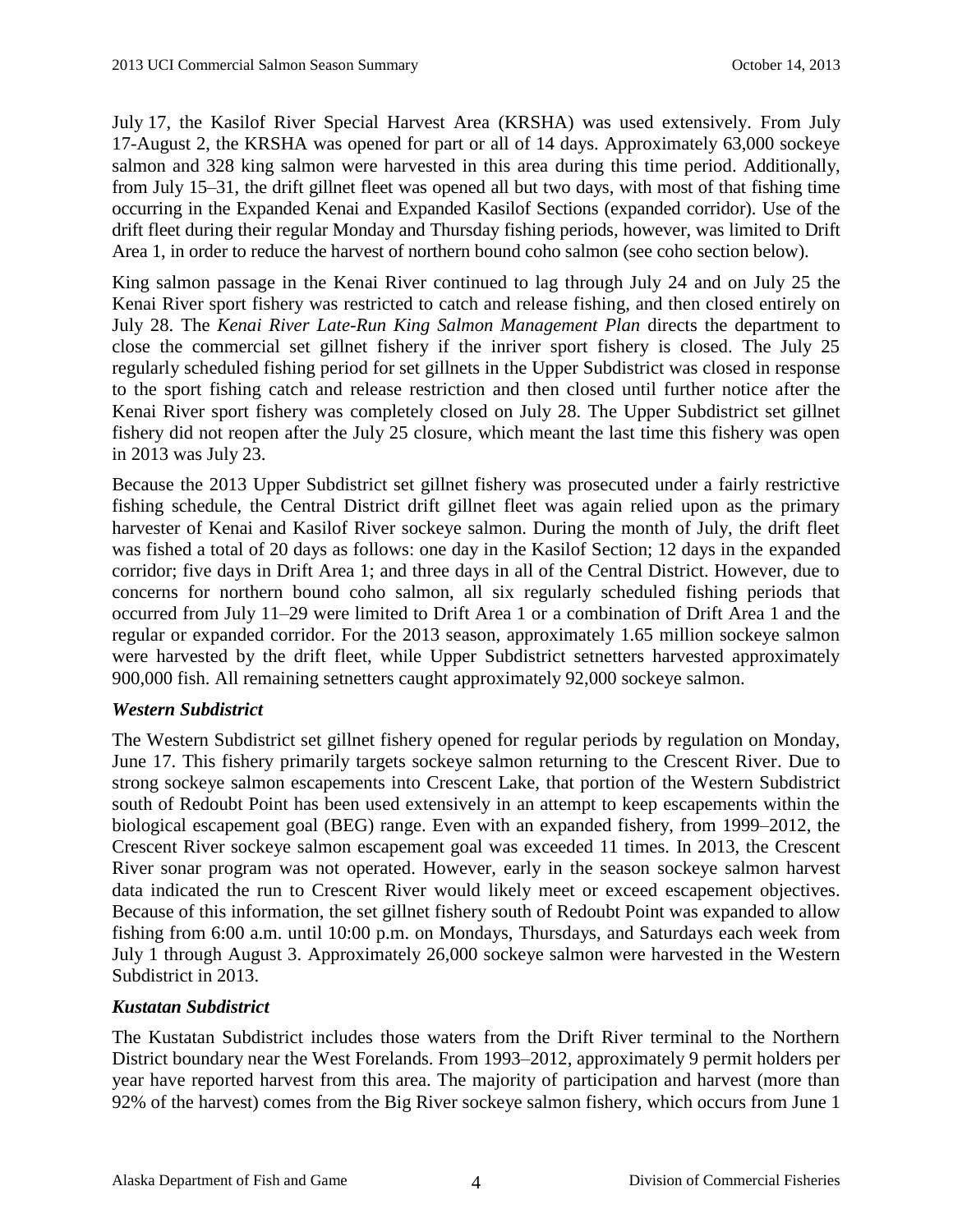through June 24. Approximately 3,100 sockeye salmon were harvested in the Kustatan Subdistrict in 2013, with all but nine sockeye salmon caught during the Big River fishery.

#### *Kalgin Island Subdistrict*

The Kalgin Island Subdistrict opened for regular periods beginning June 27; however, the west side of Kalgin Island was open for commercial fishing on Mondays, Wednesdays, and Fridays from June 3 through June 24 as part of the Big River sockeye salmon fishery. Approximately 42,000 sockeye salmon were harvested from the Kalgin Island Subdistrict in 2013, with 12,500 of those fish taken during the Big River sockeye salmon fishery. The average annual sockeye salmon harvest on Kalgin Island during the previous 10 years was approximately 64,000 fish.

#### *Northern District*

Commercial fishing in the Northern District opened on June 3 for the directed king salmon fishery (see king salmon section below) and for regular periods beginning on June 27. Approximately 20,800 sockeye salmon were harvested in the Northern District in 2013, with about 800 of these fish being harvested during the four open periods of the king salmon fishery. This harvest was 30% less than the 2003–2012 average of 29,734 fish. The decrease in the annual sockeye salmon harvest is likely caused by decreased sockeye salmon abundance in the Northern District and mandatory gear restrictions described in the *Northern District Sockeye Salmon Management Plan*.

#### **COHO SALMON**

The 2013 commercial harvest estimate of 252,000 coho salmon was approximately 46% higher than the recent 10-year (2003–2012) average annual harvest of approximately 173,000 fish (Table 3). The coho salmon harvest would have been somewhat higher if the Upper Subdistrict set gillnet fishery would have fished a regular fishing pattern. Moreover, the drift gillnet fleet was restricted from fishing north of Drift Area 1, other than corridor fishing, from July 9–31, in an effort to reduce the harvest of coho salmon bound for northern Cook Inlet drainages. Prior to the 2013 season, the department had identified a management strategy intended to reduce the harvest of Little Susitna River coho salmon, as the escapement goal had not been achieved during the previous four years. This strategy included the possibility of reduced drift gillnet fishing time in the northern part of the Central District. Much of the restricted fishing time was also required in the Central District Drift Gillnet Fishery Management Plan, which states that on Kenai River sockeye salmon runs of 2.3–4.6 million fish, from July 16–31, one fishing period per week will be restricted to Drift Gillnet Area 1 or the Expanded Corridor. For the 2013 season, this meant that three of the four regularly scheduled fishing periods from July 16–31 would have mandatory restrictions. The fourth period could have been fished district wide, but the drift fleet was limited to Drift Gillnet Area 1 and the expanded corridor for this fishing period to reduce the harvest of northern bound stocks.

In UCI, there are two coho salmon systems with escapement goals that are monitored inseason with weirs: these occur at Fish Creek and the Little Susitna River. The goal at Fish Creek is a SEG of 1,200–4,400 fish. The Fish Creek SEG was exceeded on August 18, with a final escapement estimate of nearly 7,600 fish. This count, however, is a minimum number, as high water had the weir inoperable beginning on September 5. In the Little Susitna River, the goal is an SEG of 10,100–17,700 fish. The final escapement estimate in the Little Susitna River was more than 13,500 fish, but the weir was mostly inoperable after August 21 due to high water and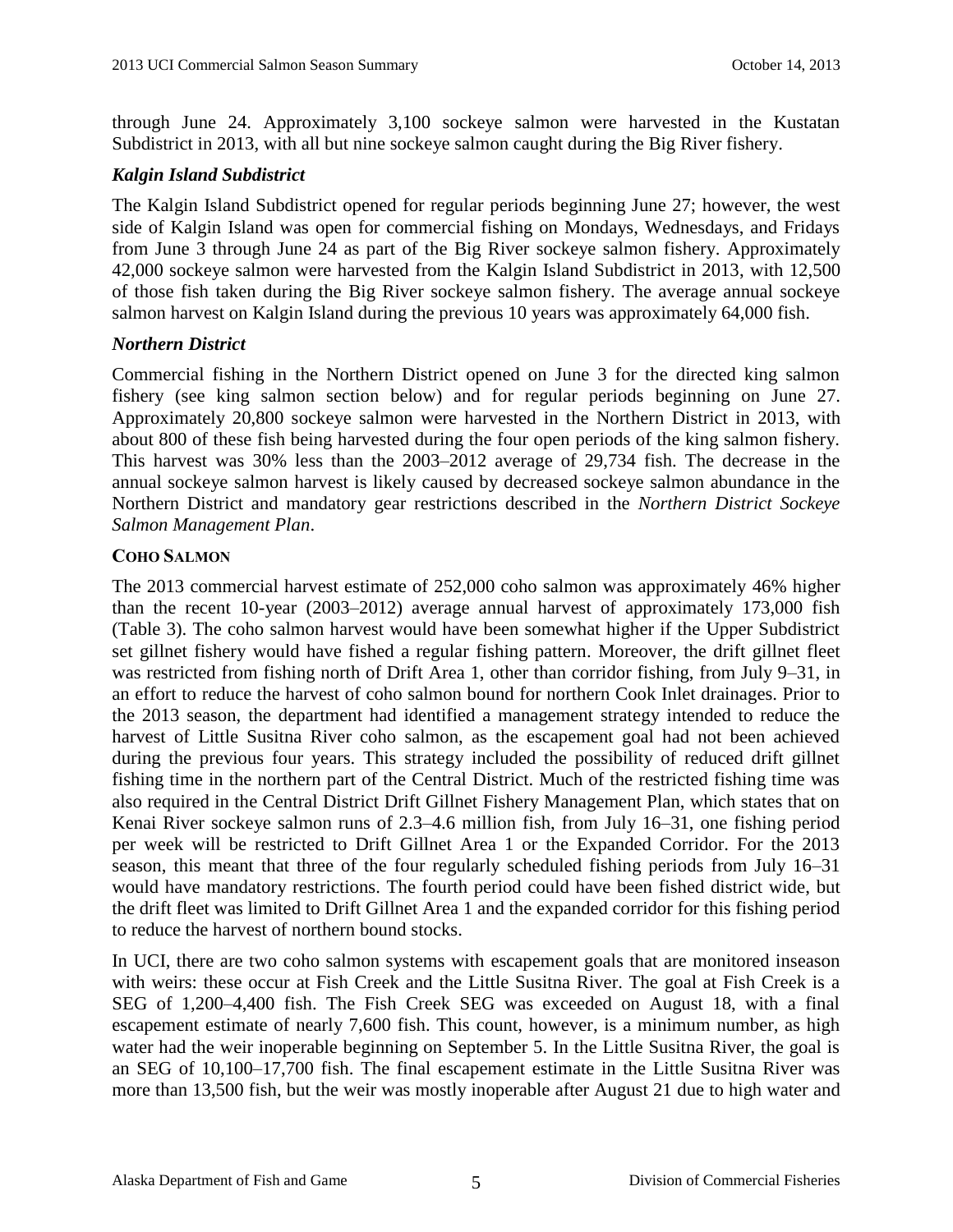therefore the last quarter of the historical run was underrepresented. At the time the weir became inoperable, approximately 13,000 coho salmon had been counted and the final passage was projected to be near 18,000 fish. While the final coho salmon escapement is unknown in the Little Susitna River, it is possible the upper end of the SEG could have been achieved or exceeded had the weir remained in operation. Finally, there is a coho salmon single foot survey SEG of 450–700 fish at McRobert's Creek, which drains into Jim Creek, both located in the Knik River drainage. A foot survey conducted late in September found nearly 660 coho salmon in the stream, which was near the upper end of the SEG.

Based on an average price per pound of \$0.85, the estimated exvessel value of the 2013 commercial coho salmon fishery was approximately \$1.28 million, or 3.3% of the total exvessel value in Upper Cook Inlet. This was the highest exvessel value for coho salmon in UCI since 1995. Due to a significant increase in the price paid for coho salmon in August, it is possible the exvessel value was even higher than what was estimated here.

#### **PINK SALMON**

Pink salmon runs in UCI are even-year dominant, with odd-year average annual harvests typically less than one-sixth of even-year harvests. The UCI commercial harvest of pink salmon in 2013 was estimated to be approximately 58,000 fish, which is 34% less than the average annual harvest of 89,000 fish from the previous 10-years of even-year harvests (Table 3). This is not surprising, however, due to the fact that the Upper Subdistrict set gillnet fishery did not fish after July 23. Pink salmon escapements are not specifically monitored in UCI, but based on commercial harvest data it would appear that the 2013 run was likely average for an odd-year return. The estimated average price per pound paid for pink salmon was approximately \$0.35, resulting in an exvessel value for this species of approximately \$64,000, or 0.2 % of the total exvessel value.

#### **CHUM SALMON**

The 2013 harvest of 139,000 chum salmon was about 12% above the previous 10-year average annual harvest of 124,000 fish (Table 3). There is only one chum salmon escapement goal in UCI, which is an SEG of 3,800–8,400 fish in Clearwater Creek, the major tributary that drains into Chinitna Bay. Escapement is monitored via aerial survey. More than 9,000 chum salmon were observed during an August 15 survey flight, which allowed Chinitna Bay to open to drift gillnetting beginning on Monday, August 19. The exvessel value of chum salmon in the 2013 commercial fishery was approximately \$433,000 or 1.1% of the total exvessel value.

# **KING SALMON**

In UCI, there are two commercial fisheries where the majority of king salmon are harvested: the set gillnet fisheries in the Northern District and the Upper Subdistrict of the Central District. King salmon runs were expected to be below average in watersheds throughout southcentral Alaska during the 2013 season. Therefore, it was anticipated that restrictions to both sport and commercial fisheries would be needed to ensure escapement objectives were achieved. In the Northern District, many king salmon stocks were classified as stocks of management concern by the board in 2011. An action plan was developed which aimed to reduce king salmon harvest in both sport and commercial fisheries. In the commercial fishery, beginning in 2011, that portion of the General Subdistrict of the Northern District, from approximately one and one-half miles south of Tyonek north to the Susitna River was closed to fishing during the directed king salmon fishery. Prior to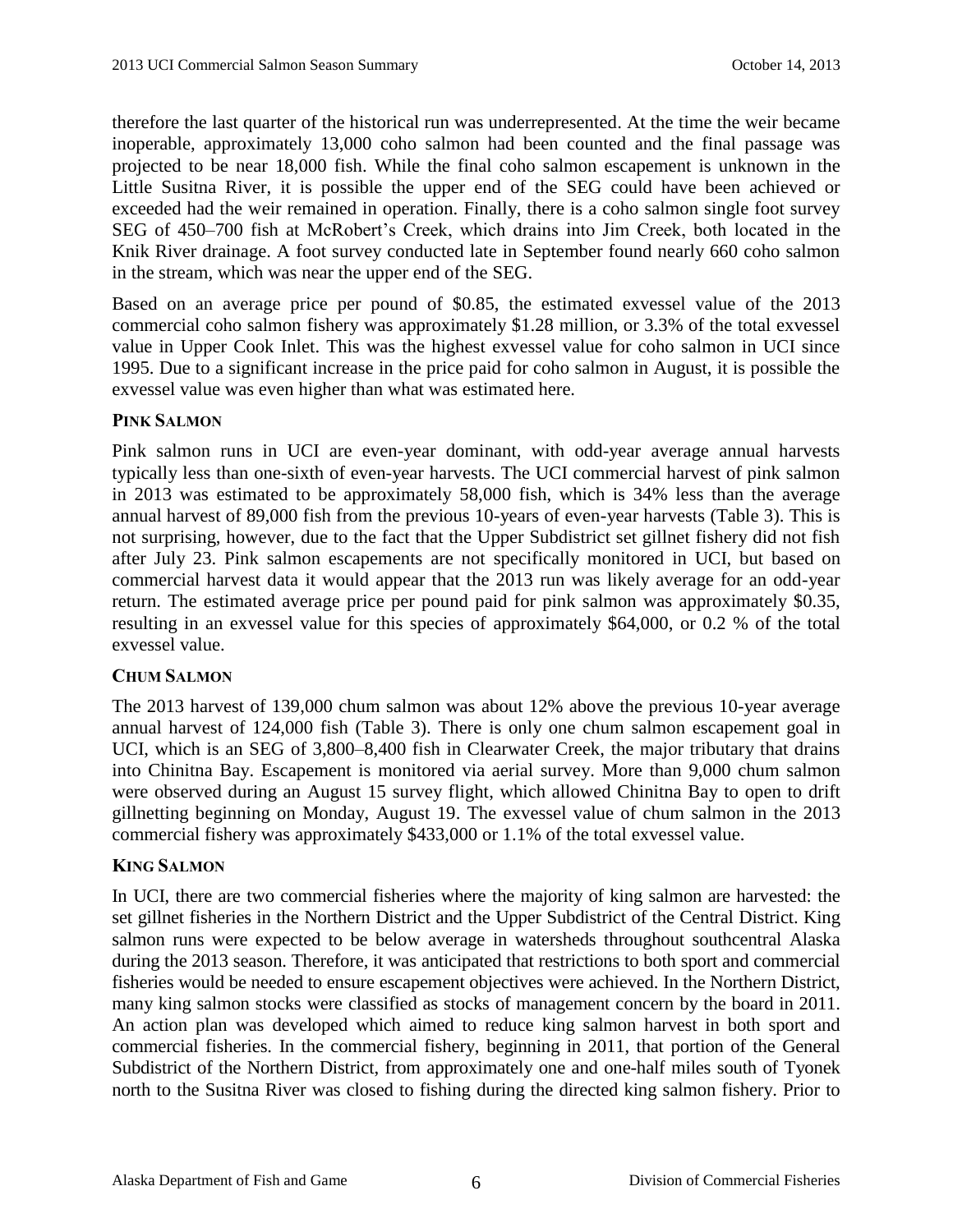the 2013 commercial fishing season, the department determined that additional restrictions were necessary to further reduce king salmon commercial harvest. By emergency order, the first fishing period of the season, which was scheduled for Monday, May 27, was closed, and the remaining four fishing periods were reduced from 12-hour periods to 6-hour periods. The estimated king salmon harvest in the Northern District directed fishery was approximately 1,142 fish, or about 51% less than the previous 10-year average annual harvest of 2,318 fish.

The Deshka River is the primary system in northern Cook Inlet where king salmon escapement has been monitored inseason with a weir. The 2013 Deshka River king salmon escapement estimate of 18,531 fish was well within the escapement goal range of 13,000–28,000 fish.

For the past few years, both early and late-run Kenai River king salmon runs have been characterized as below average. As stated in the sockeye salmon section of this summary, no changes were made to management plans by the board as a result of multiple meetings by the Cook Inlet Task Force or by the full board at the statewide finfish meeting, other than accepting the new interim Kenai River laterun king salmon SEG of 15,000–30,000 fish, as recommended by the department. The 2013 forecast for Kenai River late-run king salmon was for a total run of approximately 29,000 fish. While this run size was much smaller than average, if realized, it would have allowed both sport and commercial fisheries to be prosecuted under a fairly normal fishing pattern.

The 2013 early-run of king salmon turned out to be very weak, necessitating a total closure of the river to sport fishing beginning on June 20. Conversely, the early part of the Kasilof River sockeye salmon run was very strong. In order to reduce the harvest of the latter part of the earlyrun of Kenai River king salmon, two restrictive actions were taken. The final 5 days of the 10-day Kasilof River personal use set gillnet fishery were closed, and the Kasilof Section set gillnet commercial fishery was not opened until June 27, even though sockeye salmon escapements could have allowed the fishery to open on June 23.

Again, as stated in the sockeye salmon section of this summary, the strategy employed during the 2013 season for the Upper Subdistrict set gillnet fishery was to allow regularly scheduled fishing periods, but to limit additional time to days when sockeye salmon abundance was strong on the east side beaches. This fishing pattern would be followed until such time that an accurate inseason assessment of the strength of late-run Kenai River king salmon could be made. Unfortunately, the king salmon run remained weak throughout the first three weeks of July. The Kenai River sport fishery started on July 1 with a no-bait restriction, which was subsequently further restricted to catch and release fishing on July 25, and then total closure on July 28. The Upper Subdistrict set gillnet fishery fished all regular Monday and Thursday regular periods and a limited amount of extra fishing in an attempt to maximizing sockeye salmon harvest while minimizing king salmon catches. The KRSHA was opened for part or all of 14 days between July17 and August 2, with approximately 322 king salmon being harvested from this area. The total Upper Subdistrict set gillnet king salmon harvest in 2013, including the number taken in the KRSHA, was 2,784 fish, which was the second smallest king salmon harvest in this fishery since 1966. The average king salmon harvest from 1966–2011 was approximately 10,000 fish.

In all of UCI, approximately 5,098 king salmon were harvested in 2013, which was about 67% less than the 1966–2012 average annual harvest of 15,500 fish (Table 3). Using a price of \$2.80 per pound for king salmon, the estimated exvessel value of the 2013 harvest was \$180,000. This value was approximately 0.5% of the total UCI commercial fishery.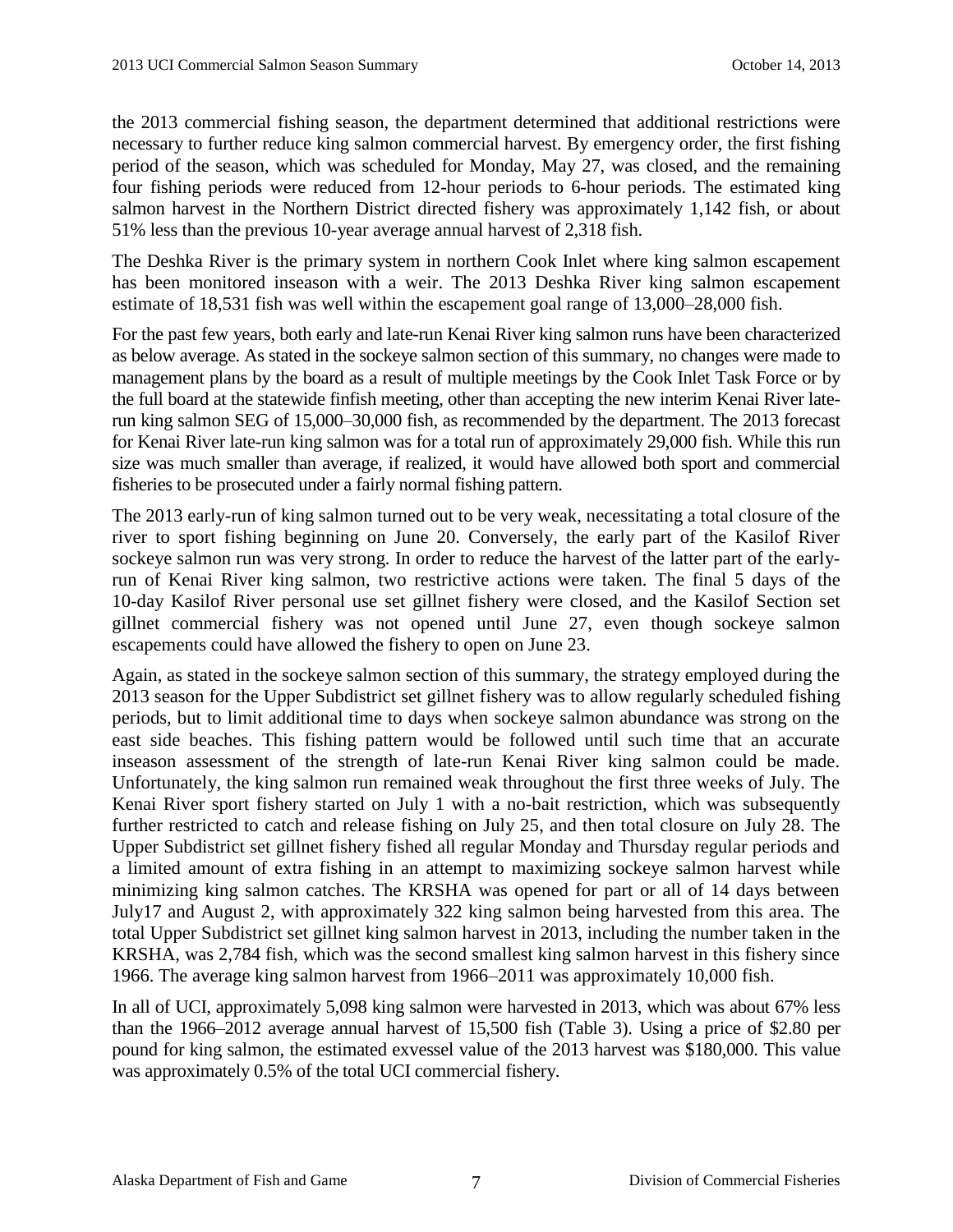| Year | King   | Sockeye   | Coho    | Pink      | Chum      | Total      |
|------|--------|-----------|---------|-----------|-----------|------------|
| 1966 | 8,544  | 1,852,114 | 289,837 | 2,005,745 | 532,756   | 4,688,996  |
| 1967 | 7,859  | 1,380,062 | 177,729 | 32,229    | 296,837   | 1,894,716  |
| 1968 | 4,536  | 1,104,896 | 468,160 | 2,276,993 | 1,107,903 | 4,962,488  |
| 1969 | 12,386 | 691,815   | 100,684 | 32,499    | 267,686   | 1,105,070  |
| 1970 | 8,336  | 732,572   | 275,205 | 814,760   | 750,774   | 2,581,647  |
| 1971 | 19,765 | 636,289   | 100,362 | 35,590    | 323,945   | 1,115,951  |
| 1972 | 16,086 | 879,811   | 80,896  | 628,566   | 626,414   | 2,231,773  |
| 1973 | 5,194  | 670,098   | 104,420 | 326,184   | 667,573   | 1,773,469  |
| 1974 | 6,596  | 497,185   | 200,125 | 483,730   | 396,840   | 1,584,476  |
| 1975 | 4,787  | 684,751   | 227,376 | 336,330   | 951,588   | 2,204,832  |
| 1976 | 10,865 | 1,664,149 | 208,663 | 1,256,728 | 469,180   | 3,609,585  |
| 1977 | 14,790 | 2,052,291 | 192,593 | 553,855   | 1,233,436 | 4,046,965  |
| 1978 | 17,299 | 2,621,421 | 219,193 | 1,688,442 | 571,779   | 5,118,134  |
| 1979 | 13,738 | 924,406   | 265,164 | 72,980    | 649,758   | 1,926,046  |
| 1980 | 13,798 | 1,573,588 | 271,416 | 1,786,421 | 387,815   | 4,033,038  |
| 1981 | 12,240 | 1,439,262 | 484,405 | 127,143   | 831,977   | 2,895,027  |
| 1982 | 20,870 | 3,259,864 | 792,224 | 790,644   | 1,432,940 | 6,296,542  |
| 1983 | 20,634 | 5,049,733 | 516,322 | 70,327    | 1,114,858 | 6,771,874  |
| 1984 | 10,062 | 2,106,714 | 449,993 | 617,452   | 680,726   | 3,864,947  |
| 1985 | 24,088 | 4,060,429 | 667,213 | 87,828    | 772,849   | 5,612,407  |
| 1986 | 39,254 | 4,791,562 | 757,319 | 1,300,939 | 1,134,817 | 8,023,891  |
| 1987 | 39,440 | 9,469,248 | 449,479 | 109,389   | 348,937   | 10,416,493 |
| 1988 | 29,080 | 6,843,833 | 560,948 | 471,076   | 710,615   | 8,615,552  |
| 1989 | 26,737 | 5,011,124 | 339,818 | 67,441    | 122,051   | 5,567,171  |
| 1990 | 16,105 | 3,604,259 | 501,643 | 603,434   | 351,123   | 5,076,564  |
| 1991 | 13,542 | 2,178,331 | 426,487 | 14,663    | 280,223   | 2,913,246  |
| 1992 | 17,171 | 9,108,353 | 468,930 | 695,861   | 274,303   | 10,564,618 |
| 1993 | 18,871 | 4,755,329 | 306,882 | 100,934   | 122,770   | 5,304,786  |
| 1994 | 19,962 | 3,565,586 | 583,793 | 523,434   | 303,177   | 4,995,952  |

Table 3.–Upper Cook Inlet commercial salmon harvest by species, 1966–2013.

-continued-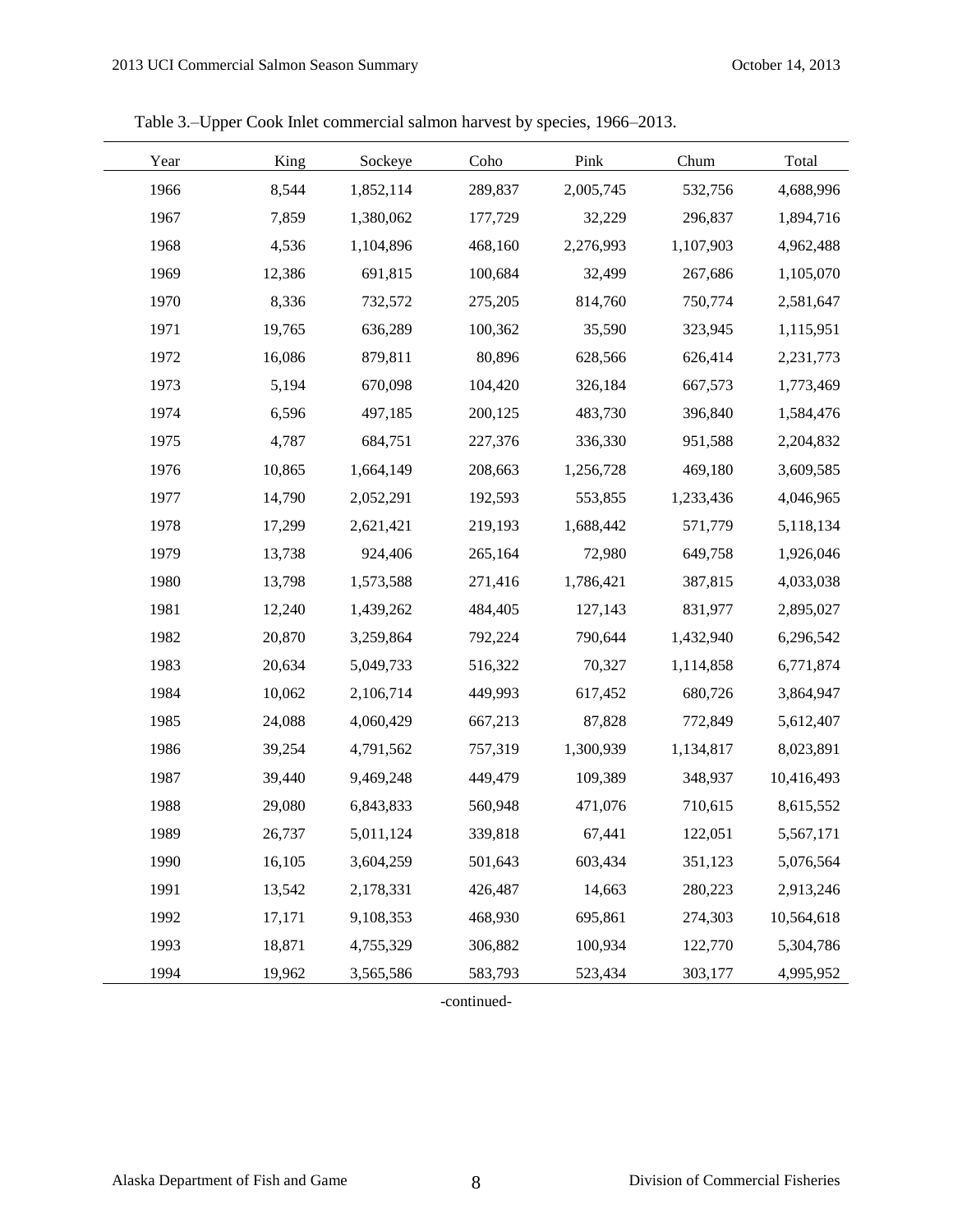| Year          | King   | Sockeye   | Coho    | Pink    | Chum    | Total     |
|---------------|--------|-----------|---------|---------|---------|-----------|
| 1995          | 17,893 | 2,951,827 | 446,954 | 133,575 | 529,422 | 4,079,671 |
| 1996          | 14,306 | 3,888,922 | 321,668 | 242,911 | 156,501 | 4,624,308 |
| 1997          | 13,292 | 4,176,738 | 152,404 | 70,933  | 103,036 | 4,516,403 |
| 1998          | 8,124  | 1,219,242 | 160,660 | 551,260 | 95,654  | 2,034,940 |
| 1999          | 14,383 | 2,680,510 | 125,908 | 16,174  | 174,541 | 3,011,516 |
| 2000          | 7,350  | 1,322,482 | 236,871 | 146,482 | 127,069 | 1,840,254 |
| 2001          | 9,295  | 1,826,833 | 113,311 | 72,559  | 84,494  | 2,106,492 |
| 2002          | 12,714 | 2,773,118 | 246,281 | 446,960 | 237,949 | 3,717,022 |
| 2003          | 18,490 | 3,476,159 | 101,756 | 48,789  | 120,767 | 3,765,961 |
| 2004          | 26,922 | 4,926,774 | 311,056 | 357,939 | 146,164 | 5,768,855 |
| 2005          | 28,171 | 5,238,168 | 224,657 | 48,419  | 69,740  | 5,609,155 |
| 2006          | 18,029 | 2,192,730 | 177,853 | 404,111 | 64,033  | 2,856,756 |
| 2007          | 17,625 | 3,316,779 | 177,339 | 147,020 | 77,240  | 3,736,003 |
| 2008          | 13,333 | 2,380,135 | 171,869 | 169,368 | 50,315  | 2,785,020 |
| 2009          | 8,750  | 2,045,794 | 153,210 | 214,321 | 82,811  | 2,504,886 |
| 2010          | 9,900  | 2,828,342 | 207,254 | 292,671 | 228,662 | 3,566,829 |
| 2011          | 11,248 | 5,277,440 | 95,276  | 34,030  | 129,202 | 5,547,196 |
| 2012          | 2,526  | 3,133,801 | 106,772 | 469,411 | 269,585 | 3,982,095 |
| 2013          | 5,098  | 2,642,849 | 251,758 | 58,139  | 138,668 | 3,096,512 |
| 1966-2012 Avg | 15,425 | 2,954,583 | 298,263 | 463,373 | 435,379 | 4,167,024 |
| 2003-2012 Avg | 15,499 | 3,481,612 | 172,704 | 218,608 | 123,852 | 4,012,276 |

Table 3.–Page 2 of 2.

<sup>a</sup> 2013 data preliminary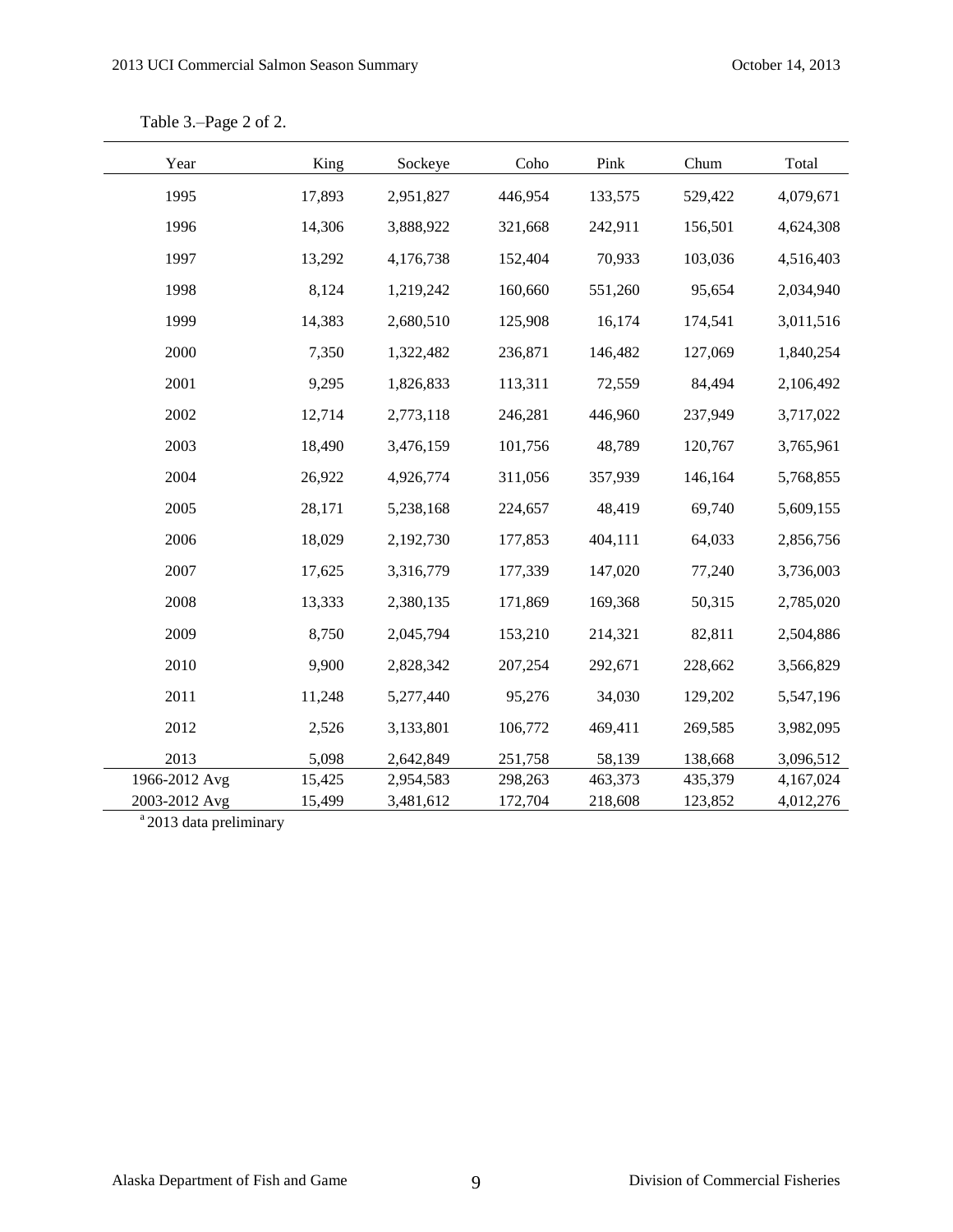|            | Kenai River | Kasilof River |        | Fish Creek                  |                  | Chelatna Lake    |       | Larson Lake |                  | Judd Lake        |       |     |
|------------|-------------|---------------|--------|-----------------------------|------------------|------------------|-------|-------------|------------------|------------------|-------|-----|
| Date       | Daily       | Cum           | Daily  | $\mathop{\rm Cum}\nolimits$ | Daily            | Cum              | Daily | Cum         | Daily            | Cum              | Daily | Cum |
| $15-Jun$   |             |               | 6,902  | 6,902                       |                  |                  |       |             |                  |                  |       |     |
| $16$ -Jun  |             |               | 4,446  | 11,348                      |                  |                  |       |             |                  |                  |       |     |
| $17-Jun$   |             |               | 2,052  | 13,400                      |                  |                  |       |             |                  |                  |       |     |
| $18 - Jun$ |             |               | 1,980  | 15,380                      |                  |                  |       |             |                  |                  |       |     |
| $19-Jun$   |             |               | 5,670  | 21,050                      |                  |                  |       |             |                  |                  |       |     |
| $20 - Jun$ |             |               | 4,668  | 25,718                      |                  |                  |       |             |                  |                  |       |     |
| $21-Jun$   |             |               | 13,188 | 38,906                      |                  |                  |       |             |                  |                  |       |     |
| $22-Jun$   |             |               | 14,994 | 53,900                      |                  |                  |       |             |                  |                  |       |     |
| $23-Jun$   |             |               | 9,006  | 62,906                      |                  |                  |       |             |                  |                  |       |     |
| $24-Jun$   |             |               | 10,218 | 73,124                      |                  |                  |       |             |                  |                  |       |     |
| $25 - Jun$ |             |               | 13,848 | 86,972                      |                  |                  |       |             |                  |                  |       |     |
| $26$ -Jun  |             |               | 13,914 | 100,886                     |                  |                  |       |             |                  |                  |       |     |
| $27 - Jun$ |             |               | 22,404 | 123,290                     |                  |                  |       |             |                  |                  |       |     |
| $28 - Jun$ |             |               | 7,912  | 131,202                     |                  |                  |       |             |                  |                  |       |     |
| $29-Jun$   |             |               | 10,212 | 141,414                     |                  |                  |       |             |                  |                  |       |     |
| $30-J$ un  |             |               | 8,404  | 149,818                     |                  |                  |       |             |                  |                  |       |     |
| $1-Jul$    | 7,506       | 7,506         | 2,262  | 152,080                     |                  |                  |       |             |                  |                  |       |     |
| $2-Jul$    | 4,356       | 11,862        | 2,034  | 154,114                     |                  |                  |       |             |                  |                  |       |     |
| $3-Jul$    | 4,164       | 16,026        | 9,936  | 164,050                     |                  |                  |       |             |                  |                  |       |     |
| $4-Jul$    | 10,506      | 26,532        | 8,976  | 173,026                     |                  |                  |       |             |                  |                  |       |     |
| $5-Jul$    | 11,460      | 37,992        | 1,398  | 174,424                     |                  |                  |       |             |                  |                  |       |     |
| $6-Jul$    | 4,872       | 42,864        | 3,006  | 177,430                     | $\boldsymbol{0}$ | $\boldsymbol{0}$ |       |             |                  |                  |       |     |
| $7-Jul$    | 3,492       | 46,356        | 1,308  | 178,738                     | $\boldsymbol{0}$ | $\boldsymbol{0}$ |       |             |                  |                  |       |     |
| $8-Jul$    | 3,523       | 49,879        | 5,052  | 183,790                     | $\boldsymbol{0}$ | $\boldsymbol{0}$ |       |             |                  |                  |       |     |
| $9-Jul$    | 6,798       | 56,677        | 7,068  | 190,858                     | $\boldsymbol{0}$ | $\boldsymbol{0}$ |       |             |                  |                  |       |     |
| $10 -$ Jul | 18,210      | 74,887        | 26,592 | 217,450                     | 63               | 63               |       |             | $\boldsymbol{0}$ | $\boldsymbol{0}$ |       |     |

Table 4.–Upper Cook Inlet sockeye salmon enumeration by watershed and date, 2013.

-continued-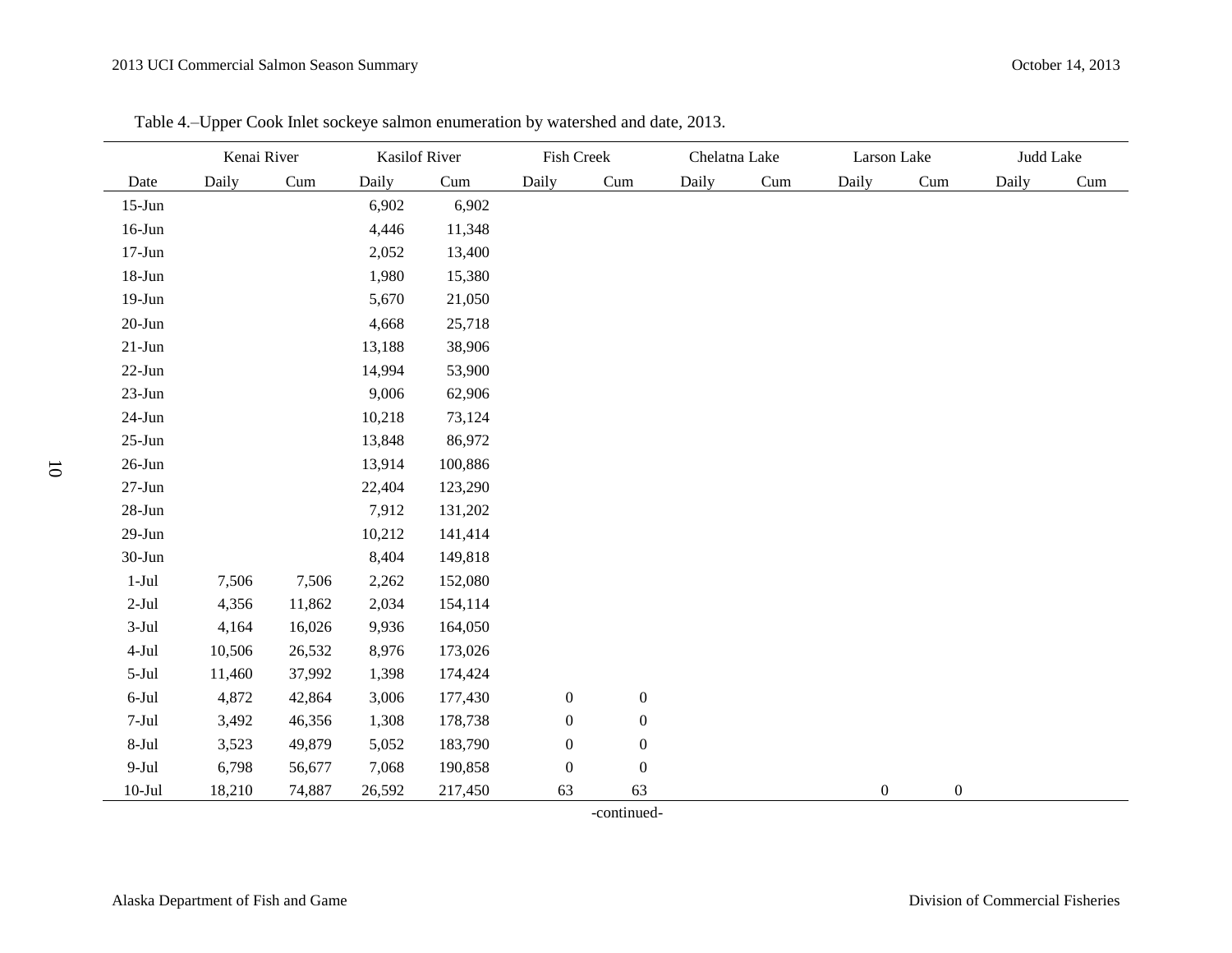Table 4.–Page 2 of 3.

|           |         | Kenai River | <b>Kasilof River</b> |         | Fish Creek       |        | Chelatna Lake    |                | Larson Lake      |              | Judd Lake        |        |
|-----------|---------|-------------|----------------------|---------|------------------|--------|------------------|----------------|------------------|--------------|------------------|--------|
| Date      | Daily   | Cum         | Daily                | Cum     | Daily            | Cum    | Daily            | Cum            | Daily            | Cum          | Daily            | Cum    |
| $11-Jul$  | 33,702  | 108,589     | 5,524                | 222,974 | 86               | 149    |                  |                | $\mathbf{0}$     | $\mathbf{0}$ |                  |        |
| $12-Jul$  | 10,086  | 118,675     | 3,192                | 226,166 | $\boldsymbol{2}$ | 151    |                  |                | 32               | $32\,$       |                  |        |
| $13-Jul$  | 9,090   | 127,765     | 12,162               | 238,328 | $20\,$           | 171    | $\boldsymbol{0}$ | $\overline{0}$ | 135              | 167          |                  |        |
| $14-Jul$  | 23,052  | 150,817     | 20,148               | 258,476 | 123              | 294    | 3                | 3              | 60               | 227          |                  |        |
| $15$ -Jul | 92,724  | 243,541     | 43,316               | 301,792 | 495              | 789    | $\tau$           | 10             | 147              | 374          |                  |        |
| $16$ -Jul | 246,396 | 489,937     | 31,890               | 333,682 | 64               | 853    | 843              | 853            | 218              | 592          | $\boldsymbol{0}$ |        |
| $17-Jul$  | 214,410 | 704,347     | 29,694               | 363,376 | 1,267            | 2,120  | 837              | 1,690          | 427              | 1,019        | $\boldsymbol{0}$ |        |
| $18-Jul$  | 117,756 | 822,103     | 16,848               | 380,224 | 55               | 2,175  | 674              | 2,364          | 250              | 1,269        | $\boldsymbol{0}$ |        |
| $19-Jul$  | 92,224  | 914,327     | 15,174               | 395,398 | 879              | 3,054  | 778              | 3,142          | 313              | 1,582        | $\boldsymbol{0}$ |        |
| $20$ -Jul | 80,952  | 995,279     | 23,364               | 418,762 | 1,112            | 4,166  | 1,030            | 4,172          | $\boldsymbol{0}$ | 1,582        | $\boldsymbol{0}$ |        |
| $21-Jul$  | 38,244  | 1,033,523   | 5,292                | 424,054 | 1,752            | 5,918  | 1,781            | 5,953          | 1,292            | 2,874        | $\mathbf{1}$     | -1     |
| $22$ -Jul | 24,900  | 1,058,423   | 4,223                | 428,277 | 124              | 6,042  | 5,413            | 11,366         | 1,026            | 3,900        | $\boldsymbol{0}$ |        |
| $23-Jul$  | 30,180  | 1,088,603   | 3,564                | 431,841 | 494              | 6,536  | 11,331           | 22,697         | 3,442            | 7,342        | 102              | 103    |
| $24-Jul$  | 17,850  | 1,106,453   | 3,864                | 435,705 | 421              | 6,957  | 11,414           | 34,111         | 1,731            | 9,073        | 184              | 287    |
| $25$ -Jul | 13,554  | 1,120,007   | 6,480                | 442,185 | 3,777            | 10,734 | 11,710           | 45,821         | 2,695            | 11,768       | 413              | 700    |
| $26$ -Jul | 21,954  | 1,141,961   | 5,861                | 448,046 | 1,548            | 12,282 | 7,232            | 53,053         | 3,261            | 15,029       | 964              | 1,664  |
| $27-Jul$  | 29,911  | 1,171,872   | 8,819                | 456,865 | 731              | 13,013 | 3,793            | 56,846         | 843              | 15,872       | 1,260            | 2,924  |
| $28-Jul$  | 28,039  | 1,199,911   | 4,173                | 461,038 | 1,183            | 14,196 | 1,875            | 58,721         | 549              | 16,421       | 1,164            | 4,088  |
| $29-Jul$  | 28,766  | 1,228,677   | 4,710                | 465,748 | 85               | 14,281 | 1,675            | 60,396         | 1,090            | 17,511       | 1,641            | 5,729  |
| $30-Jul$  | 23,838  | 1,252,515   | 3,072                | 468,820 | 313              | 14,594 | 1,396            | 61,792         | 390              | 17,901       | 146              | 5,875  |
| $31-Jul$  | 18,103  | 1,270,618   | 5,010                | 473,830 | 396              | 14,990 | 1,171            | 62,963         | 434              | 18,335       | 1,492            | 7,367  |
| $1-Aug$   | 22,998  | 1,293,616   | 3,756                | 477,586 | 473              | 15,463 | 617              | 63,580         | 87               | 18,422       | 615              | 7,982  |
| $2-Aug$   | 16,922  | 1,310,538   | 2,640                | 480,226 | 881              | 16,344 | 400              | 63,980         | 173              | 18,595       | 539              | 8,521  |
| $3-Aug$   | 11,583  | 1,322,121   | 2,478                | 482,704 | 338              | 16,682 | 418              | 64,398         | 31               | 18,626       | 1,067            | 9,588  |
| 4-Aug     | 8,442   | 1,330,563   | 1,734                | 484,438 | 317              | 16,999 | 394              | 64,792         | 28               | 18,654       | 406              | 9,994  |
| 5-Aug     | 9,313   | 1,339,876   | 1,758                | 486,196 | 229              | 17,228 | 761              | 65,553         | 11               | 18,665       | 288              | 10,282 |
| 6-Aug     | 7,341   | 1,347,217   | 1,758                | 487,954 | 152              | 17,380 | 1,359            | 66,912         | 1,071            | 19,736       | 221              | 10,503 |
| $7-Aug$   | 7,337   | 1,354,554   | 1,308                | 489,262 | 276              | 17,656 | 1,114            | 68,026         | 873              | 20,609       | 388              | 10,891 |

-continued-